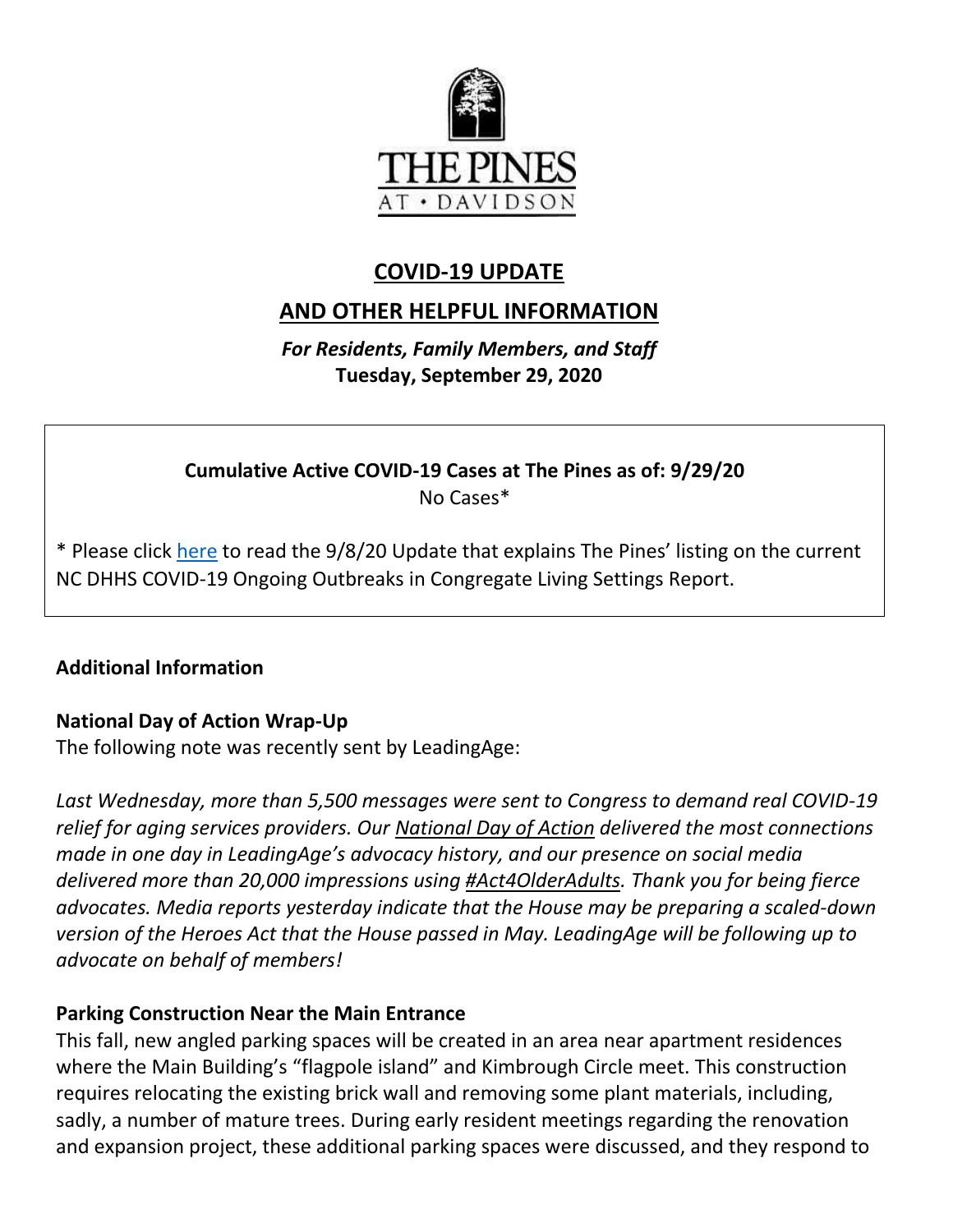resident interest in more parking near the community center's main entrance. This project was always scheduled as one of the last areas to be built. The Pines' landscape architects will meet soon with residents whose homes overlook this area, to discuss the preliminary landscape plans for this visually prominent space.



## **Construction Corner**

For a detailed report of construction plans for this week as well as many photos, please click this link: Rodgers. There are some highlights from this report:

- **New Nursing Wing:** casework and trim work continues.
- **Villa #1:** wood trim is being installed and the corridors painted.
- **Villa #2:** elevator installation work continues and level one final painting.
- **Phase 4/5 Dining:** HVAC work, electrical rough-in and drywall hanging continues.
- **Fitness Center:** final areas of framing; hanging drywall begins.
- **Photos (from left):** Nursing Wing sunroom; Villa common area; Pub recessed floor.